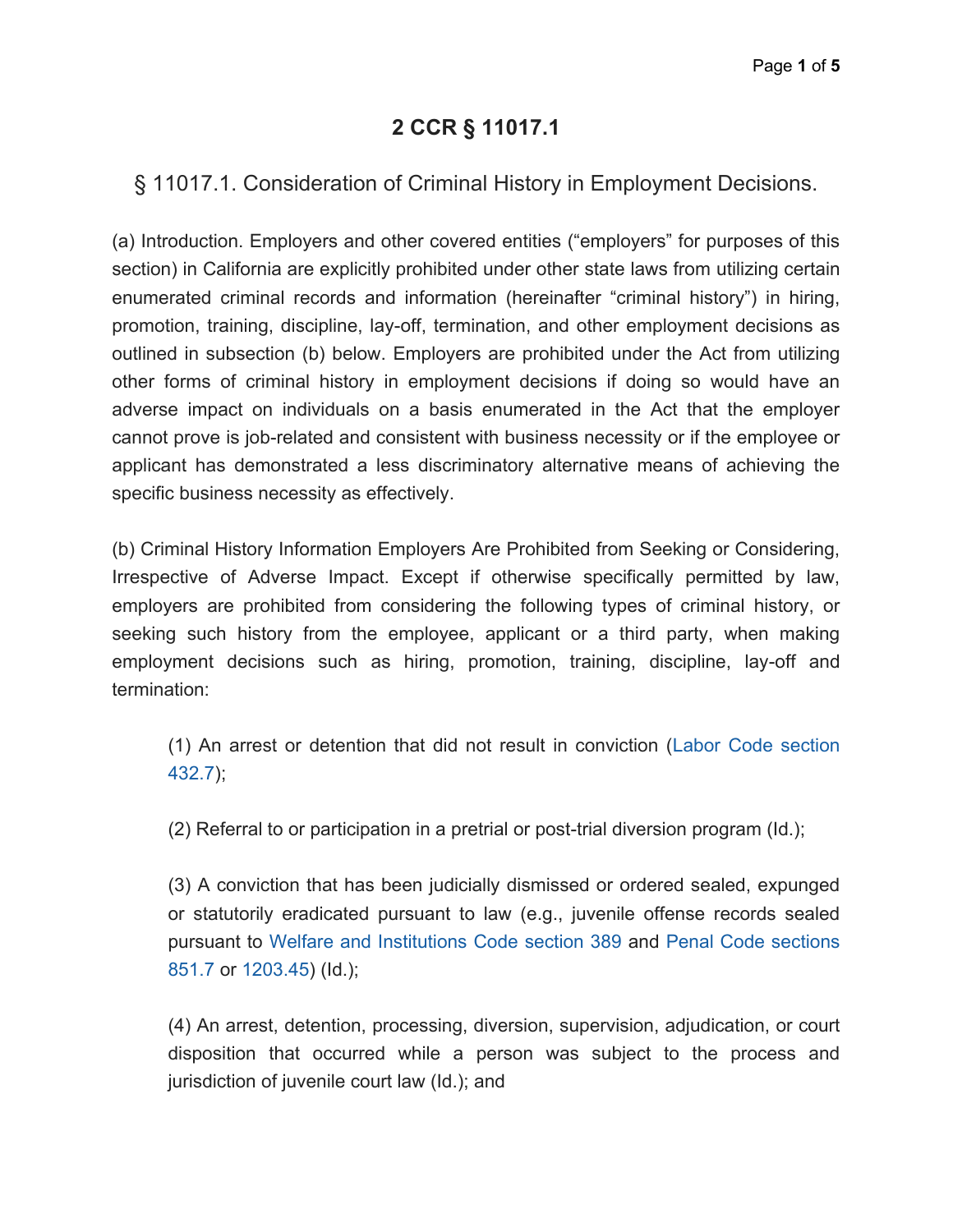(5) A non-felony conviction for possession of marijuana that is two or more years old (Labor Code section 432.8).

(c) Additional Criminal History Limitations, Irrespective of Adverse Impact.

(1) State or local agency employers are prohibited from asking applicants for employment to disclose information concerning their conviction history, including on an employment application, until the employer has determined that the applicant meets the minimum employment qualifications as stated in the notice for the position (Labor Code section 432.9).

(2) Employers may also be subject to local laws or city ordinances that provide additional limitations. For example, in addition to the criminal history outlined in subsection (b), San Francisco employers are prohibited from considering a conviction or any other determination or adjudication in the juvenile justice system; offenses other than a felony or misdemeanor, such as an infraction (other than driving record infractions if driving is more than a de minimis element of the job position); and convictions that are more than seven years old (unless the position being considered supervises minors, dependent adults, or persons 65 years or older) (Article 49, San Francisco Police Code).

(3) Employers that obtain investigative consumer reports such as background checks are also subject to the requirements of the Fair Credit Reporting Act (15 U.S.C. § 1681 et seq.) and the California Investigative Consumer Reporting Agencies Act (Civil Code section 1786 et seq.).

(d) Consideration of Other Criminal Convictions and the Potential Adverse Impact. Consideration of other forms of criminal convictions, not enumerated above, may have an adverse impact on individuals on a basis protected by the Act, including, but not limited to, gender, race, and national origin. An applicant or employee bears the burden of demonstrating that the policy of considering criminal convictions has an adverse impact on a basis enumerated in the Act. For purposes of such a determination, adverse impact is defined at Sections 11017 and 11010 and the *Uniform Guidelines on Employee Selection and Procedures* (29 C.F.R. 1607 (1978)) incorporated by reference in Section 11017(a) and (e). The applicant(s) or employee(s) bears the burden of proving an adverse impact. An adverse impact may be established through the use of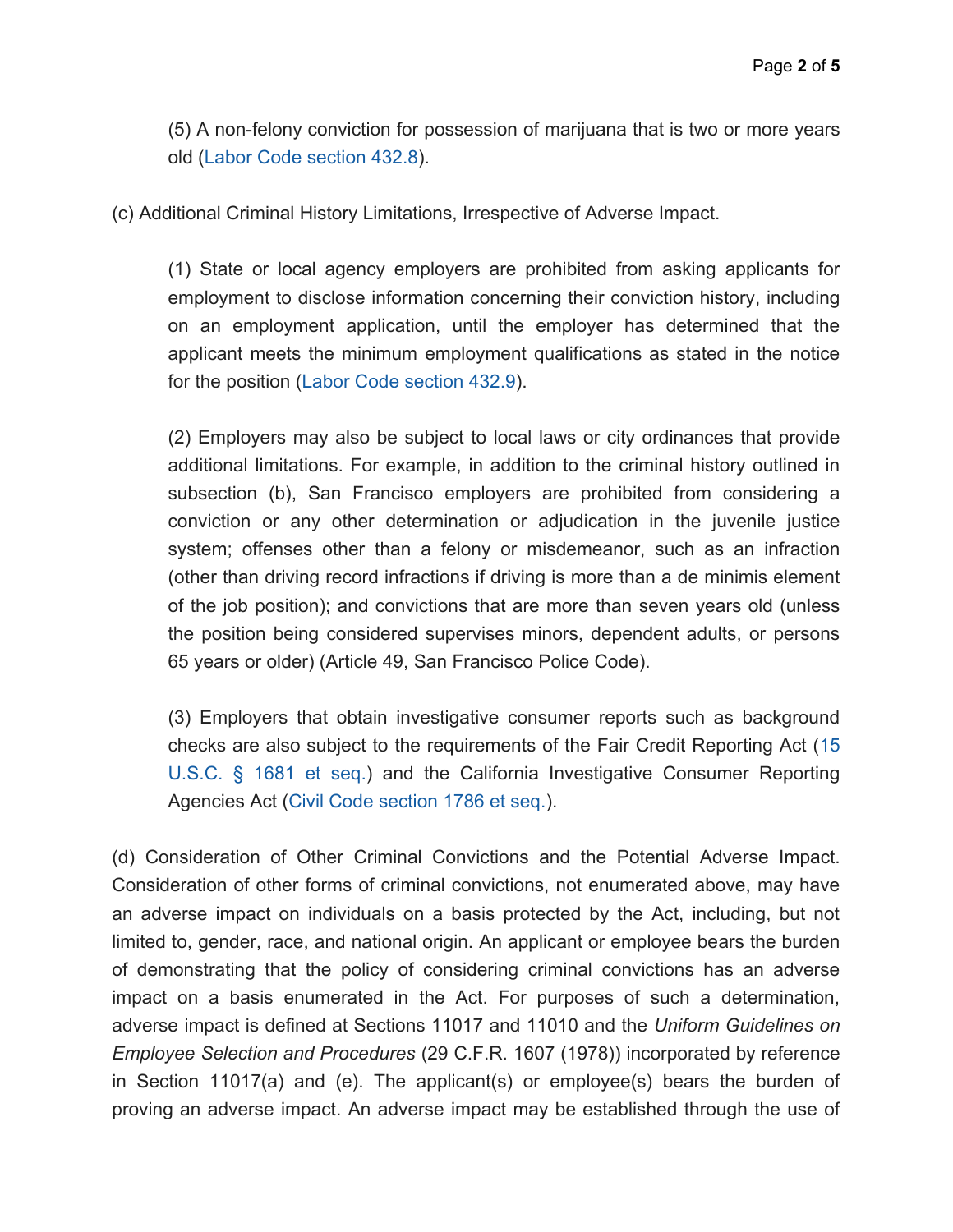conviction statistics or by offering any other evidence that establishes an adverse impact. State- or national-level statistics showing substantial disparities in the conviction records of one or more categories enumerated in the Act are presumptively sufficient to establish an adverse impact. This presumption may be rebutted by a showing that there is a reason to expect a markedly different result after accounting for any particularized circumstances such as the geographic area encompassed by the applicant or employee pool, the particular types of convictions being considered, or the particular job at issue.

(e) Establishing "Job-Related and Consistent with Business Necessity."

(1) If the policy or practice of considering criminal convictions creates an adverse impact on applicants or employees on a basis enumerated in the Act, the burden shifts to the employer to establish that the policy is nonetheless justifiable because it is job-related and consistent with business necessity. The criminal conviction consideration policy or practice needs to bear a demonstrable relationship to successful performance on the job and in the workplace and measure the person's fitness for the specific position(s), not merely to evaluate the person in the abstract. In order to establish job-relatedness and business necessity, any employer must demonstrate that the policy or practice is appropriately tailored, taking into account at least the following factors:

(A) The nature and gravity of the offense or conduct;

(B) The time that has passed since the offense or conduct and/or completion of the sentence; and

(C) The nature of the job held or sought.

(2) Demonstrating that a policy or practice of considering conviction history in employment decisions is appropriately tailored to the job for which it is used as an evaluation factor requires that an employer either:

(A) Demonstrate that any "bright-line" conviction disqualification or consideration (that is, one that does not consider individualized circumstances) can properly distinguish between applicants or employees that do and do not pose an unacceptable level of risk and that the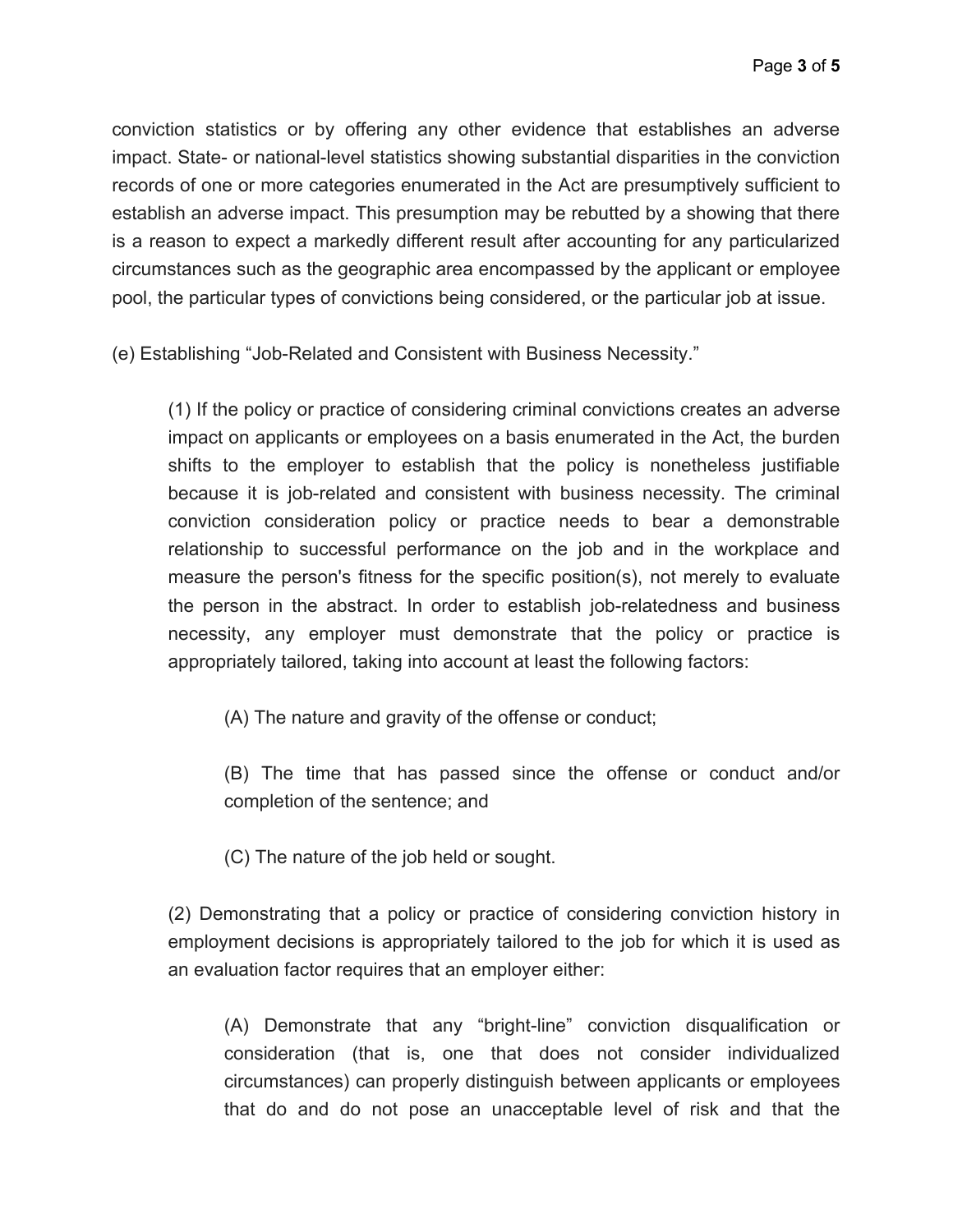convictions being used to disqualify, or otherwise adversely impact the status of the employee or applicant, have a direct and specific negative bearing on the person's ability to perform the duties or responsibilities necessarily related to the employment position. Bright-line conviction disqualification or consideration policies or practices that include conviction-related information that is seven or more years old are subject to a rebuttable presumption that they are not sufficiently tailored to meet the job-related and consistent with business necessity affirmative defense (except if justified by subsection (f) below); or

(B) Conduct an individualized assessment of the circumstances and qualifications of the applicants or employees excluded by the conviction screen. An individualized assessment must involve notice to the adversely impacted employees or applicants (before any adverse action is taken) that they have been screened out because of a criminal conviction; a reasonable opportunity for the individuals to demonstrate that the exclusion should not be applied due to their particular circumstances; and consideration by the employer as to whether the additional information provided by the individuals or otherwise obtained by the employer warrants an exception to the exclusion and shows that the policy as applied to the employees or applicants is not job-related and consistent with business necessity.

(3) Regardless of whether an employer utilizes a bright line policy or conducts individualized assessments, before an employer may take an adverse action such as declining to hire, discharging, laying off, or declining to promote an adversely impacted individual based on conviction history obtained by a source other than the applicant or employee (e.g. through a credit report or internally generated research), the employer must give the impacted individual notice of the disqualifying conviction and a reasonable opportunity to present evidence that the information is factually inaccurate. If the applicant or employee establishes that the record is factually inaccurate, then that record cannot be considered in the employment decision.

(f) Compliance with Federal or State Laws, Regulations, or Licensing Requirements Permitting or Requiring Consideration of Criminal History. In some instances, employers